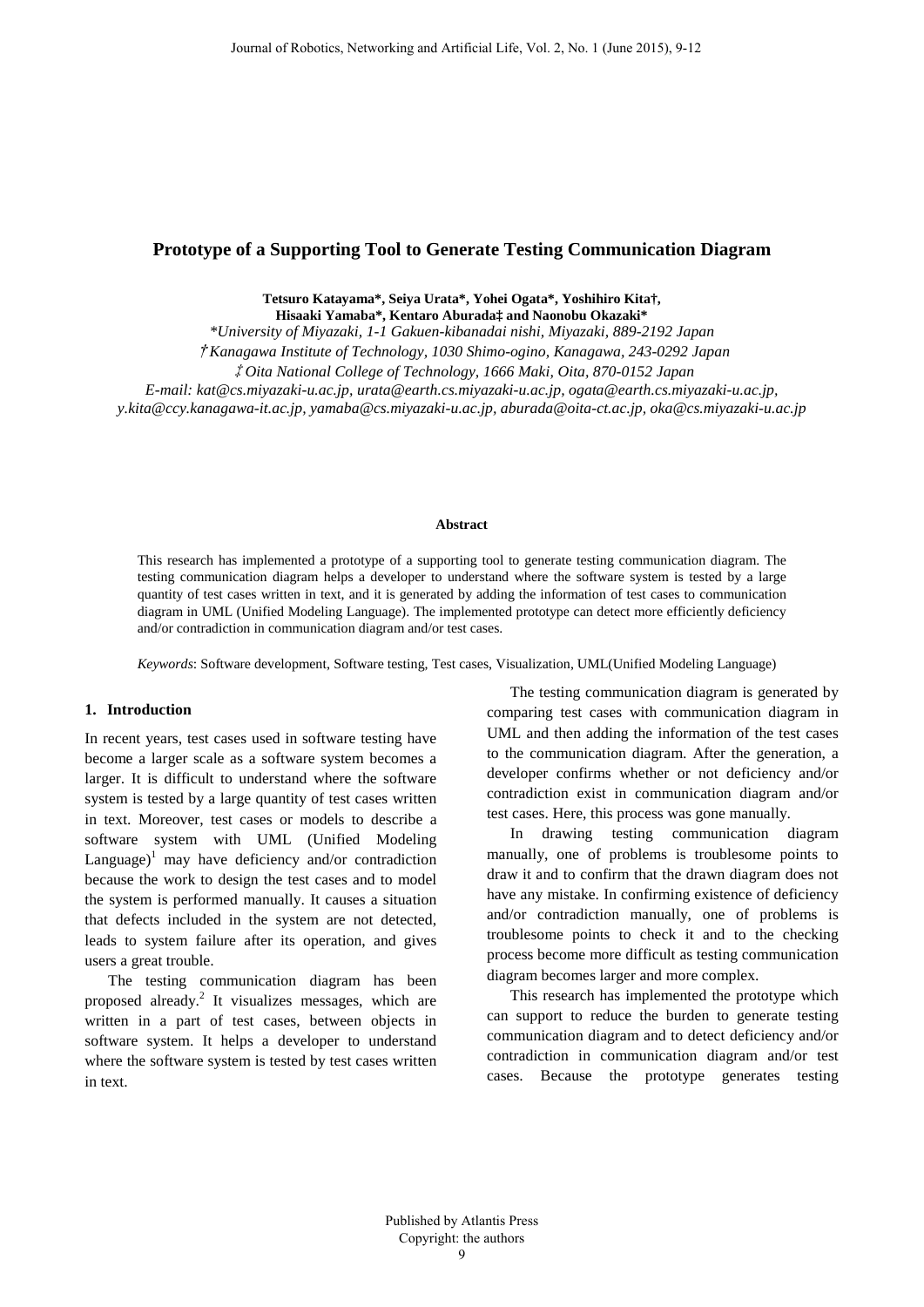communication diagram automatically, it can reduce the burden to draw the diagram and it can rid the work to confirm that the drawn diagram does not have any mistake. And also, because highlight displays in a table of test cases and testing communication diagram are implemented as a function of the prototype, it can reduce the burden to detect deficiency and/or contradiction in communication diagram and/or test cases. Here, test cases are need to write in a template, a file format for test cases is CSV (Comma Separated Values), and a test suite means a collection of test cases.

### **2. Testing Communication Diagram**

We explain steps to generate testing communication diagram.

- (i) Select one of the test cases that are not yet in comparison with communication diagram.
- (ii) Compare precondition with "participant name of sending side."
- (iii) Compare input with "message name."
- (iv) Compare precondition with "participant name of receiving side."
- (v) When these agree, enclose the part represented an arrow of message in the diagram with a solid line. And, add a test case ID to inside the solid line.
- (vi) If you have a test case that not yet compared, return to (i). Otherwise, testing communication diagram is completed.

The completed testing communication diagram supports to detect deficiency and/or contradiction in communication diagram and/or test cases by confirming whether arrows of messages is encircled, or whether each test case ID exists.

### **3. Prototype of a Supporting Tool to Generate Testing Communication Diagram**

The implemented prototype has two major characteristics to reduce the burden to find deficiency and/or contradiction in communication diagram and/or test cases.

• Highlight display in a table of test cases. Background color of a cell in a table of test cases is highlighted red from white based on a comparison



Fig. 1. Structure of the implemented prototype

result between communication diagram and a CSV file in which test cases are written.

- Highlight display in testing communication diagram.
	- Based on the comparison result, test case IDs are added each of message name in the communication diagram as "message name : test case ID", and their color is highlighted red from black.

Fig. 1 shows structure of the prototype. The prototype consists of five parts: diagram drawing part, communication diagram generating part, test cases analyzing part, test case table displaying part, and testing communication diagram generating part.

The diagram drawing part has two panels: mode panel and paint panel, and supports a user to draw communication diagram. In the mode panel, the user can choose any objects the user want to draw. The paint panel send data to the communication diagram generating part. The data is both a type of the object generated by the user and the coordinates of the place clicked by the user.

The communication diagram generating part generates communication diagram by receiving the user's drawing requests through the diagram drawing part. It is regarded as communication diagram is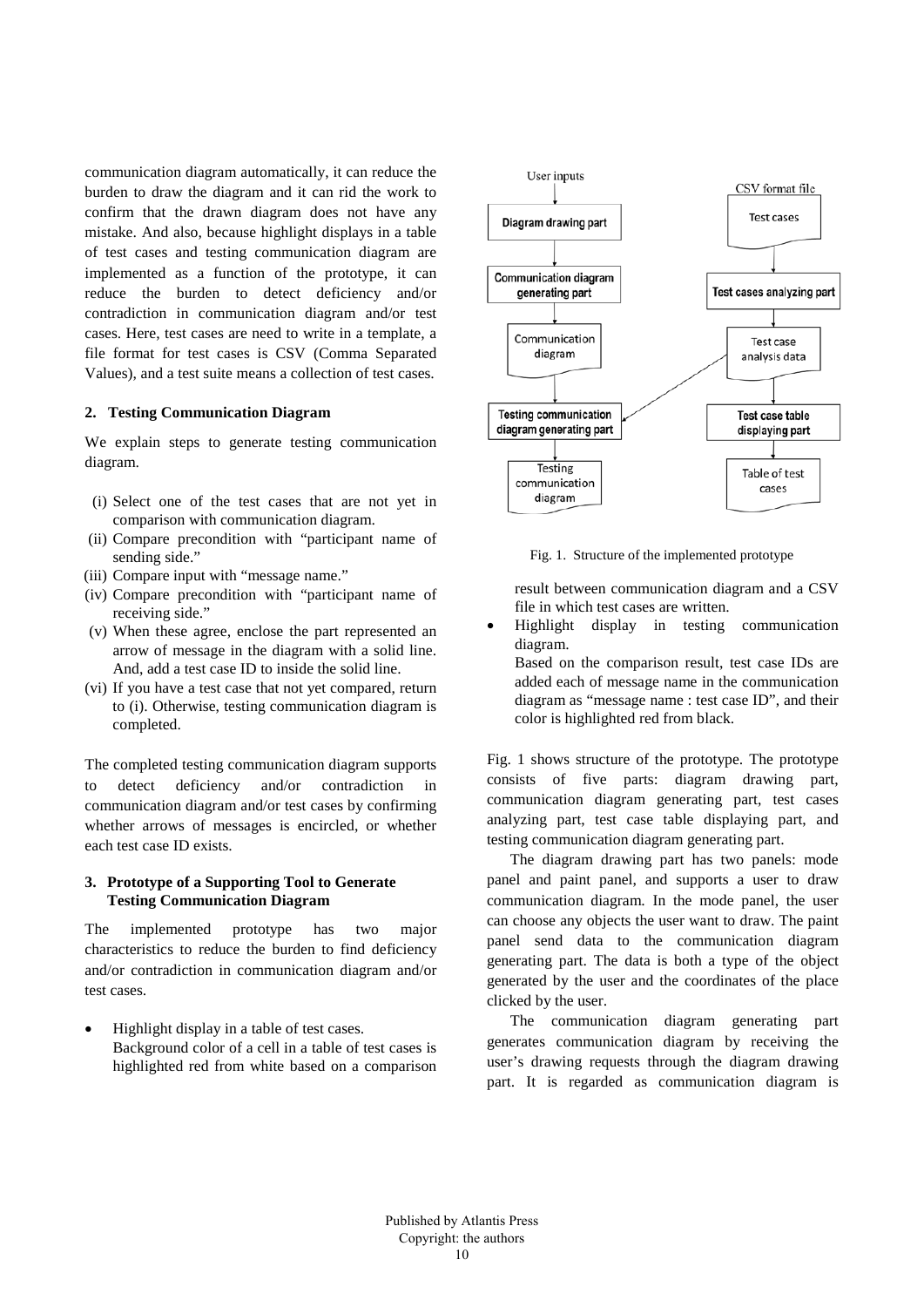completed when a request to generate objects from the diagram drawing part disappears.

The test cases analyzing part generates test case analysis data. This part reads information by using *java.io.FileReader* class3 and *java.io.BufferedReader*  $class<sup>3</sup>$  each line from the CSV file in which test cases are written along a form "test case ID, pre-condition, operation, post-condition". And then, it gets test case analysis data from the information by using *split* method of *java.lang.String* class<sup>3</sup>. The test case analysis data are generated by storing each string to arrays in order of test case ID, pre-condition, operation, and post-condition

The test case table displaying part generates a table of test cases. This part adds the array outputted from the test case analyzing part as one line of a table on the window. After finishing to add all elements of the array, this part compares test case IDs which is one of data stored to cells in the table with all test case IDs of each message object on the testing communication diagram. Here, a message object means one to express a message. The background color of cells is managed per a line of the table. The background color of the line where a comparison result is accorded is highlighted red from white. When all test case IDs are compared, this part displays a table of test cases.

The testing communication diagram generating part generates testing communication diagram. This part compares pre-conditions, operations, and postconditions in the array stored test case analysis data with each attribute data of message objects in communication diagram. If all of them match after comparison, the font color of message name of its message object is highlighted red from black. In addition, its test case ID is added to the test case ID list which is an attribute of the message object. And then, this part generates testing communication diagram by redrawing each object on the window and highlighting message names and test case IDs. Here, the message name of the message object which has a test case ID is drawn as a form "message name : test case ID".

## **4. Overview of the Prototype**

Fig. 2 shows an overview of the implemented prototype. The window consists has four parts: "File menu",



Fig. 2. An overview of the implemented prototype

"Mode panel", "Paint panel", and "Table of test cases". Each part is described as follows.

• File menu

It is placed in the upper left corner of the window. If "open" is selected, a file dialog is displayed.

Mode panel

It is placed in the left of the window. In drawing communication diagram, each mode can be changed by user's click. At present, we have implemented seven modes: "Put lifeline", "Draw link", "Draw message", "Put name", "Resize", "Move", and "Delete".

• Paint panel

It is placed in the middle of the window. It displays elements in communication diagram and testing communication diagram.

Table of test cases It is placed in the right of the window. It is a table which displays test cases list.

We applied the prototype to some examples and confirmed that it worked properly. Elements which a comparison result is accorded in a table of test cases and testing communication diagram are highlighted red correctly. Moreover, elements which do not accorded do not highlighted.

In Fig. 2, test case ID A1 and A3 are highlighted and ID A2 is not highlighted.